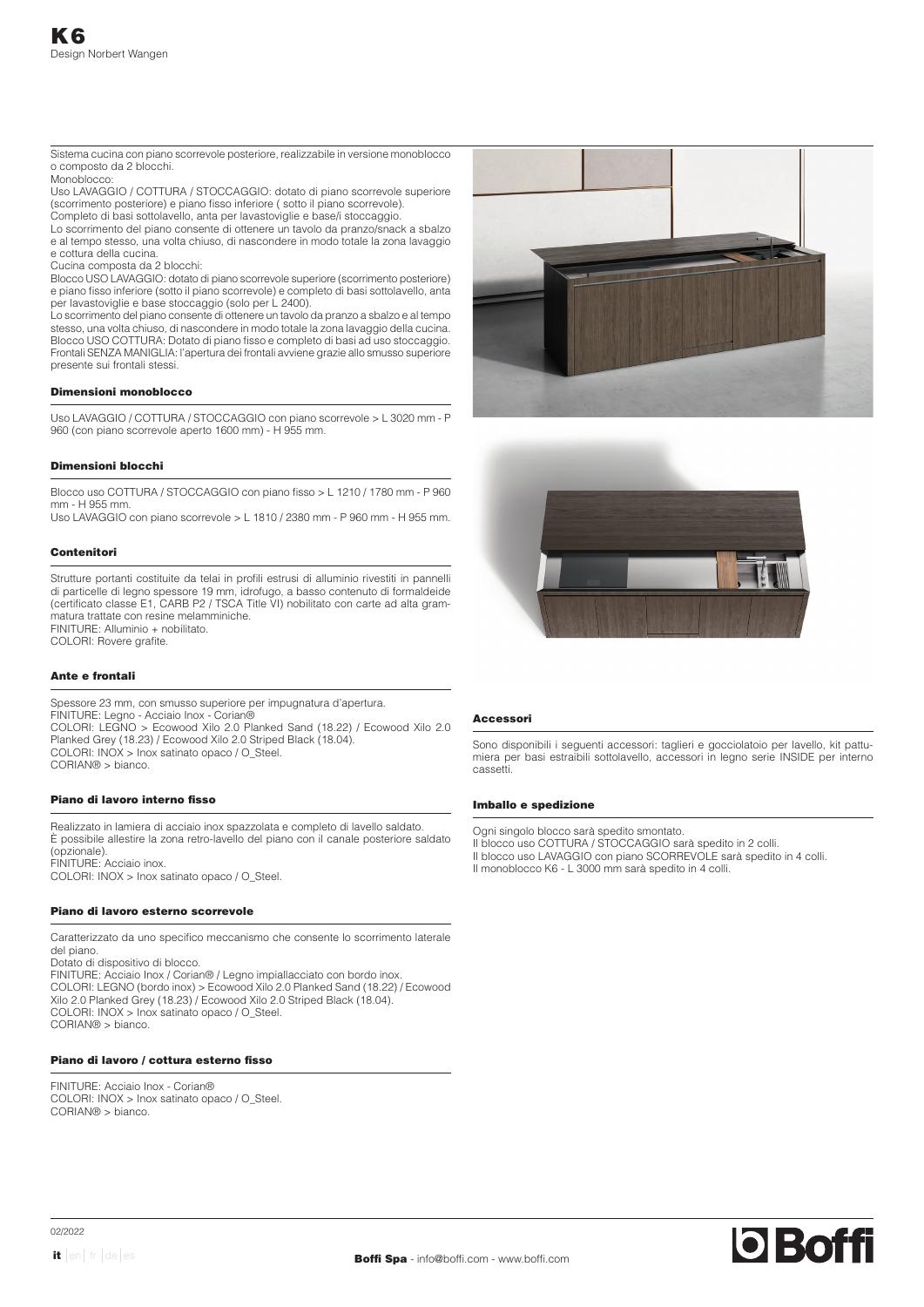Kitchen with sliding worktop along the backside; available in monoblock version or composed by 2 blocks.

Monoblock:

WASHING / COOKING / STORAGE area: with sliding worktop (it slides along the backside) and fixed working surface (under the sliding worktop).

It is completed by under-sink base units, door for dishwasher and storage base unit/s. The sliding worktop allows to create a protruding dining/snack bar table and at the same time, once closed, conceals the washing and cooking area. Kitchen composed by 2 blocks:

Kitchen block with WASHING area: equipped with upper sliding worktop (it slides along the backside) and fixed working surface (under the sliding top). It is completed by under-sink base units, door for dishwasher and storage base unit (only for L 2400 mm).

The sliding worktop allows to create a protruding dining table and at the same time, once closed, conceals the washing area.

COOKING KITCHEN BLOCK: equipped with a fixed working surface and storage base units.

Front panels WITHOUT HANDLE: The fronts are opened through the bevelled edge at the top of the door.

## Monoblock dimensions

WASHING / COOKING / STORAGE area with sliding worktop > L 3020 mm - P 960 (with open sliding worktop: 1600 mm) - H 955 mm.

## Block dimensions:

STORAGE /COOKING KITCHEN BLOCK with fixed working surface > L 1210 / 1780 mm - P 960 mm - H 955 mm.

WASHING area with sliding worktop > L 1810 / 2380 mm - P 960 mm - H 955 mm.

## Units

Bearing structures composed by frames in extruded aluminium profiles, covered by 19 mm. board particle panels, waterproof, with low formaldehyde emission (class E1, CARB P2 / TSCA Title VI certified), treated with high performance melamine resin.

FINISHES: aluminium + melamine. COLOURS: grey-graphite oak.

## Doors and front panels

Thickness: 23 mm, with upper bevelled edge used for gripping the door. FINISHES: Wood - Stainless Steel - Corian®. COLOURS: WOOD > Ecowood Xilo 2.0 Planked Sand (18.22) / Ecowood Xilo 2.0 Planked Grey (18.23) / Ecowood Xilo 2.0 Striped Black (18.04). COLOURS: STAINLESS STEEL > matt satin stainless steel / O\_Steel. CORIAN® > white.

### Internal fixed working surface

In brushed stainless steel sheet and with welded sink. It's possible to equip the back area of a sink with a welded section (optional). FINISHES: Stainless steel COLOURS: STAINLESS STEEL > matt satin stainless steel / O\_Steel.

## External sliding worktop

It is equipped with a mechanism, allowing to slide a worktop laterally. Equipped with locking system.

FINISHES: Stainless steel / Corian® / Wood veneer with stainless steel edge. COLOURS: WOOD (st. steel edge) > Ecowood Xilo 2.0 Planked Sand (18.22) / Ecowood Xilo 2.0 Planked Grey (18.23) / Ecowood Xilo 2.0 Striped Black (18.04). COLOURS: STAINLESS STEEL > matt satin stainless steel / O\_Steel. CORIAN® > white.

# External fixed working surface / hob

FINISHES: Stainless steel - Corian® COLOURS: STAINLESS STEEL > matt satin stainless steel / O\_Steel. CORIAN® > white.





# Accessories

Available accessories: cutting boards and drain board for sink, dustbin kit for under-sink pull-out base units, INSIDE wooden accessories for drawers.

## Packaging and Shipping

Each kitchen block will be shipped disassembled. The STORAGE / COOKING kitchen block will be shipped in 2 packages. The kitchen block with WASHING area with SLIDING worktop will be shipped in 4 packages.

The K6 monoblock - L 3000 mm - will be shipped in 4 packages.

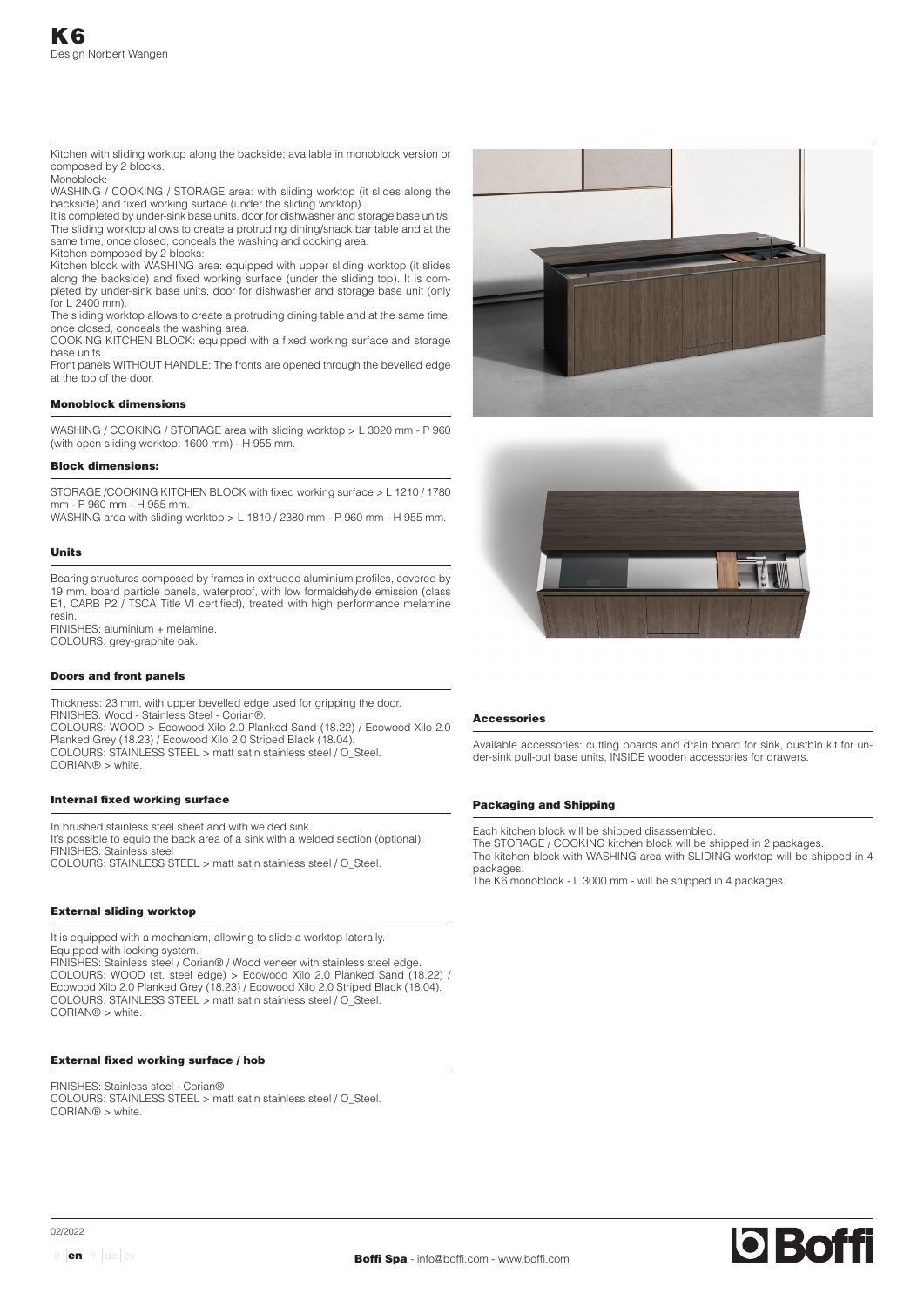Système cuisine avec plan coulissant arrière, réalisable en version monobloc ou composé de 2 blocs.

Monobloc: Utilisation ÉVIER / PLAN DE CUISSON / STOCKAGE: muni de plan coulissant supérieur (coulissement arrière) et plan fixe inférieur (sous le plan coulissant).

Muni de bases sous-évier, porte pour lave-vaisselle et base(s) stockage.

Le coulissement du plan permet d'obtenir une table à manger/snack en saillie et en même temps, une fois fermée, de cacher totalement la zone évier et cuisson de la cuisine.

Cuisine composée de 2 blocs:

Bloc UTILISATION ÉVIER: doté de plan coulissant supérieur (coulissement arrière) et plan fixe inférieur (sous le plan coulissant) et doté de bases sous-évier, porte pour lave-vaisselle et base stockage (uniquement pour L 2400).

Le coulissement du plan permet d'obtenir une table à manger en saillie et en même temps, une fois fermée, de cacher totalement la zone évier de la cuisine. Bloc UTILISATION CUISSON: Doté de plan fixe et muni de bases pour utilisation

stockage. Façades SANS POIGNEE: l'ouverture des façades s'effectue grâce au chanfrein supérieur présent sur les façades.

## Dimensions monobloc

Utilisation ÉVIER / PLAN DE CUISSON / STOCKAGE avec plan coulissant > L 3020 mm - P 960 (avec plan coulissant ouvert 1600 mm) - H 955 mm.

## Dimensions blocs

Bloc utilisation CUISSON / STOCKAGE avec plan fixe > L 1210 / 1780 mm - P 960 mm - H 955 mm.

Utilisation ÉVIER avec plan coulissant > L 1810 / 2380 mm - P 960 mm - H 955 mm.

## Caissons

Structures portantes constituées de cadre en profilés extrudés d'aluminium revêtus en panneaux de particules de bois épaisseur 19 mm, hydrofuge, à faible teneur en formaldéhyde (certifié classe E1, CARB P2 / TSCA Title VI) mélaminé avec papiers à haute densité traitées avec résines mélaminiques. FINITIONS: Aluminium + mélaminé.

COULEURS: Chêne graphite.

# Portes et façades

Épaisseur 23 mm, avec chanfrein supérieur pour prise de main d'ouverture. FINITIONS: Bois - Acier inox - Corian®. COULEURS: BOIS > Ecowood Xilo 2.0 Planked Sand (18.22) / Ecowood Xilo 2.0 planked grey (18.23) / Ecowood Xilo 2.0 striped black (18.04). COULEURS: INOX > Inox satiné mat / O\_Steel. CORIAN® > blanc.

## Plan de travail interne fixe

Réalisé en tôle d'acier inox brossée et muni d'évier soudé. Il est possible d'équiper la zone arrière de l'évier du plan avec la gaine arrière soudée (en option). FINITIONS: Acier inox. COULEURS: INOX > Inox satiné mat / O\_Steel.

## Plan de cuisson externe coulissant

Caractérisé par un mécanisme spécifique qui permet le coulissement latéral du plan. Doté de dispositif de bloc. FINITIONS: Acier Inox / Corian / Bois plaqué avec chant inox. COULEURS: BOIS (chant inox) > Ecowood Xilo 2.0 Planked Sand (18.22) / Ecowood Xilo 2.0 Planked Grey (18.23) / Ecowood Xilo 2.0 Striped Black (18.04).

COULEURS: INOX > Inox satiné mat / O\_Steel.

CORIAN® > blanc.

# Plan de travail / plan de cuisson externe fixe

FINITIONS: Acier Inox - Corian® COULEURS: INOX > Inox satiné mat / O\_Steel. CORIAN® > blanc.





# Accessoires

Les accessoires suivants sont disponibles: planches à découper et égouttoir pour évier, jeu poubelle pour bases extractibles sous évier, accessoires en bois série INSIDE pour intérieur tiroirs.

## Emballage et expédition

Chaque bloc sera expédié démonté.

- Le bloc pour utilisation CUISSON / STOCKAGE sera expédié dans 2 colis. Le bloc pour utilisation ÉVIER avec plan COULISSANT sera expédié en 4 colis.
- Le monobloc K6 L 3000 mm sera expédié en 4 colis.

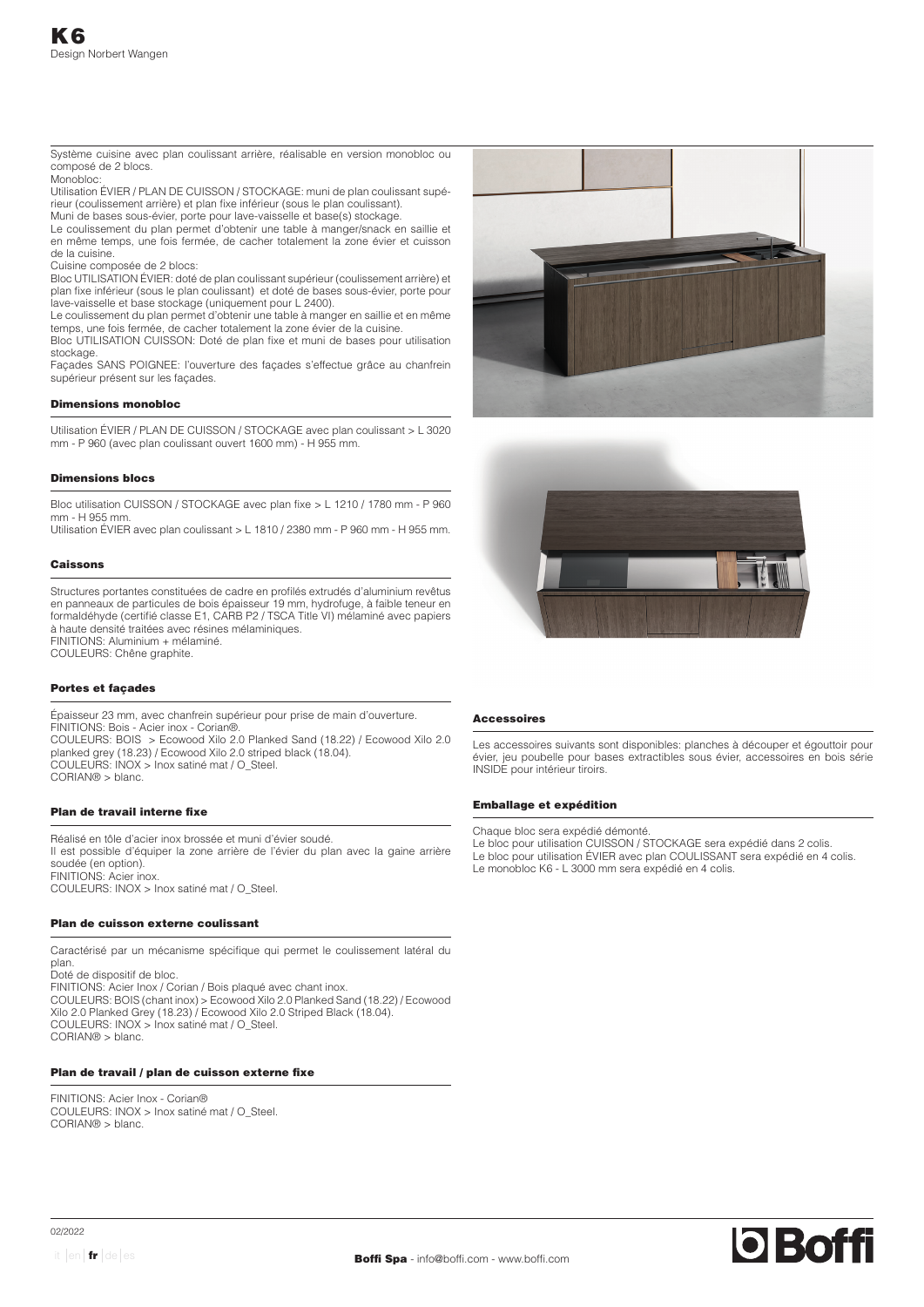Küchensystem mit verschiebbarer Tischplatte nach hinten, verfügbar als Monoblock oder bestehend aus 2 Blöcken.

**Monoblock:** 

Küchenblock mit SPÜL-/ KOCH- / AUFBEWAHRUNGSBEREICH: mit verschiebbarer Tischplatte (nach hinten) und fester Innenarbeitsplatte (unten die verschiebbare Platte).

Mit Spülenunterschränken, Deko-Tür für Spülmaschine und Vorrats-Unterschrank/ schränken.

Durch Verschieben der Arbeitsfläche schafft man einen vorstehenden Servier- oder Esstisch und gleichzeitig, wenn geschlossen, entdeckt man den abdeckbaren Koch-und Spülbereich.

Küchen bestehend aus 2 Blöcken:

Küchenblock mit SPÜLBEREICH mit verschiebbarer oberen Tischplatte (Verschieben der Fläche nach hinten) und fester Arbeitsplatte unten. Mit Spülenunterschränken, Deko-Tür für Spülmaschine und Vorrats-Unterschrank.

Durch Verschieben der Arbeitsfläche schafft man einen vorstehenden Esstisch und gleichzeitig, wenn geschlossen, entdeckt man den abdeckbaren Spülbereich. Küchenblock mit KOCHBEREICH mit fester Arbeitsplatte und Vorrats-Unterschränke. Frontpaneele OHNE GRIFFEN: mittels der Abkantung an der Oberseite lassen sich die Fronten öffnen.

## Ausmaße Monoblock

Küchenblock mit SPÜL-/ KOCH- / AUFBEWAHRUNGSBEREICH mit verschiebbarer Tischplatte > L 3020 mm - P 960 (mit verschiebbarer Tischplatte offen: 1600 mm) - H 955 mm.

## Ausmaße der Blöcken

Küchenblock mit KOCHBEREICH / AUFBEWAHRUNGSBEREICH, mit fester Arbeitsplatte > L 1210 / 1780 mm - P 960 mm - H 955 mm. Küchenblock mit SPÜLBEREICH mit verschiebbarer Tischplatte > L 1810 / 2380 mm - P 960 mm - H 955 mm.

# Schränke

Gestelle aus fließgepressten Aluminiumprofilen, Rahmen verkleidet mit Paneelen aus Holzspanplatte, Stärke 19 mm, wasserabweisend, mit niedrigem Formaldehydgehalt (zertifiziert Klasse E1, CARB P2 / TSCA Title VI) mit Melaminharzbeschichtung mit hoher Dichte. AUSFÜHRUNGEN: Aluminium + Melaminharz.

FARBEN: Eiche grafitgrau.

### Türen und Frontpaneele

Stärke 23 mm, mit Abkantung oben als Eingriff zum Öffnen. AUSFÜHRUNGEN: Holz - Edelstahl - Corian® FARBEN: HOLZ > Ecowood Xilo 2.0 Planked Sand (18.22) / Ecowood Xilo 2.0 Planked Grey (18.23) / Ecowood Xilo 2.0 Striped Black (18.04). FARBEN: EDELSTAHL > Edelstahl matt satiniert / O\_Steel. CORIAN® > weiß.

### Feste Innenarbeitsplatte

Aus Edelstahlblech gebürstet und mit eingeschweißtem Spülbecken. Der hintere Bereich einer Spüle kann mit einem kanalförmigen Schweißeinsatz auszustatten (optional). AUSFÜHRUNGEN: Edelstahl. FARBEN: EDELSTAHL > Edelstahl matt satiniert / O\_Steel.

### Verschiebbare Arbeitsplatte

Sie ist mit einem Mechanismus ausgestattet, der seitlich zur Arbeitsplatte gleiten kann.

Ausgestattet mit Sperrvorrichtung. AUSFÜHRUNGEN: Edelstahl / Corian® / Holz furniert mit Kante aus Edelstahl. FARBEN: HOLZ (Kante in Edelstahl) > Ecowood Xilo 2.0 Planked Sand (18.22) / Ecowood Xilo 2.0 Planked Grey (18.23) / Ecowood Xilo 2.0 Striped Black (18.04). FARBEN: EDELSTAHL > Edelstahl matt satiniert / O\_Steel. CORIAN® > weiß.

## Feste Arbeitsplatte / Kochfeld

AUSFÜHRUNGEN: Edelstahl - Corian® FARBEN: EDELSTAHL > Edelstahl matt satiniert / O\_Steel. CORIAN® > weiß.





## **Zubehör**

Verfügbare Zubehör: Schneidebretter und Abtropfelement für Spülbecken, Satz Mülleimer für Spülenunterschränke mit Frontauszügen, Zubehör aus Holz für Schubladen Serie INSIDE.

## Verpackung und Versand

Jeder einzelne Block wird ausmontiert versendet.

Der Küchenblock mit KOCHBEREICH / AUFBEWAHRUNGSBEREICH wird in 2 Kolli versendet.

Der Küchenblock mit SPÜLBEREICH mit VERSCHIEBBARER Arbeitsplatte wird in 4 Kolli versendet.

Der Monoblock K6 - L 3000 mm wird in 4 Kolli versendet.



02/2022